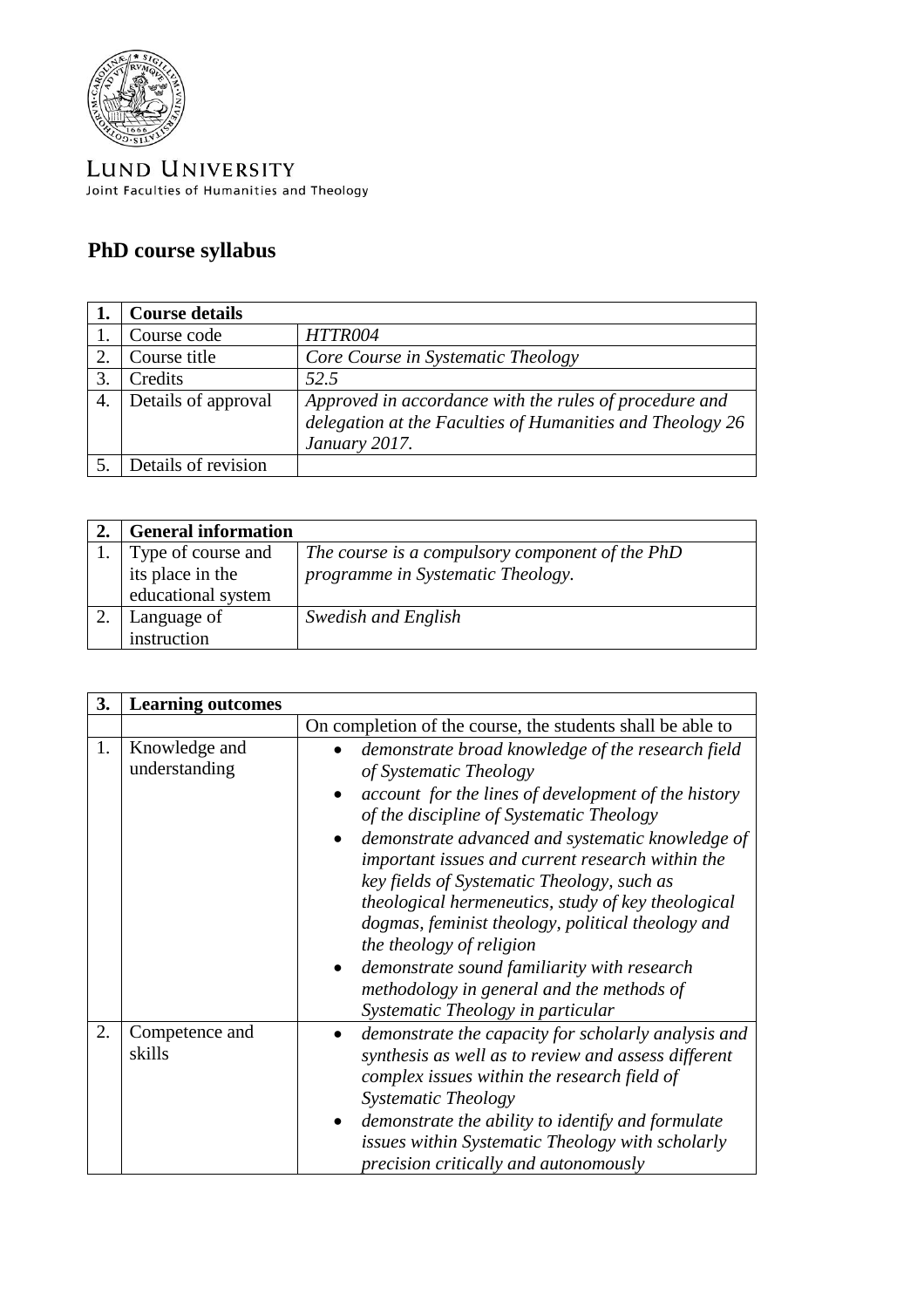|    |                           | demonstrate the ability to plan and use appropriate<br>methods to undertake research within<br>predetermined time frames and to review and<br>evaluate such work<br>demonstrate the ability in both national and<br>international contexts to present and discuss<br>research and research findings in speech and<br>writing and in dialogue with the academic<br>community and society in general                                                                                                                                                                                      |
|----|---------------------------|-----------------------------------------------------------------------------------------------------------------------------------------------------------------------------------------------------------------------------------------------------------------------------------------------------------------------------------------------------------------------------------------------------------------------------------------------------------------------------------------------------------------------------------------------------------------------------------------|
| 3. | Judgement and<br>approach | demonstrate intellectual autonomy and disciplinary<br>rectitude as well as the ability to make assessments<br>of research ethics<br>demonstrate critical and self-critical awareness of<br>how aspects such as gender, ideology and specific<br>research interests can affect debates and<br>positioning within research in Systematic Theology<br>demonstrate specialised insight into the<br>possibilities and limitations of research<br>demonstrate critical awareness of the role of their<br>own discipline in society and to take responsibility<br>for how its results are used |

| 4. | <b>Course content</b> |                                                                                                                                                                                                                                                                                                                                                                                                                        |
|----|-----------------------|------------------------------------------------------------------------------------------------------------------------------------------------------------------------------------------------------------------------------------------------------------------------------------------------------------------------------------------------------------------------------------------------------------------------|
| 1. | Brief description of  | The course involves specialised study of the history of the                                                                                                                                                                                                                                                                                                                                                            |
|    | the course and its    | discipline as well as of current research theories and                                                                                                                                                                                                                                                                                                                                                                 |
|    | content including     | methods. Students train the ability to make connections                                                                                                                                                                                                                                                                                                                                                                |
|    |                       |                                                                                                                                                                                                                                                                                                                                                                                                                        |
|    | details of any sub-   | between their own research topic and current research                                                                                                                                                                                                                                                                                                                                                                  |
|    | divisions             | through specialising in current fields of expertise.                                                                                                                                                                                                                                                                                                                                                                   |
|    |                       | The course also enables the students to train the ability to<br>communicate their knowledge informatively to both the<br>academic community and society at large. The students<br>also practise defending their own research texts and<br>critically reviewing those of others by participating in<br>seminars.                                                                                                        |
|    |                       | The course consists of the following compulsory modules:                                                                                                                                                                                                                                                                                                                                                               |
|    |                       | Overview of the History of Theology, 15 credits<br>Current Systematic Theology, 15 credits                                                                                                                                                                                                                                                                                                                             |
|    |                       | The remaining elective modules, comprising a total of 22.5<br>credits, are to be selected in consultation with the<br>examiner and linked to different methodological and<br>theoretical specialisations within Systematic Theology<br>and/or be of relevance to the thesis topic. Training in<br>teaching and learning in higher education amounting to 3<br>credits can also be included among the elective modules. |